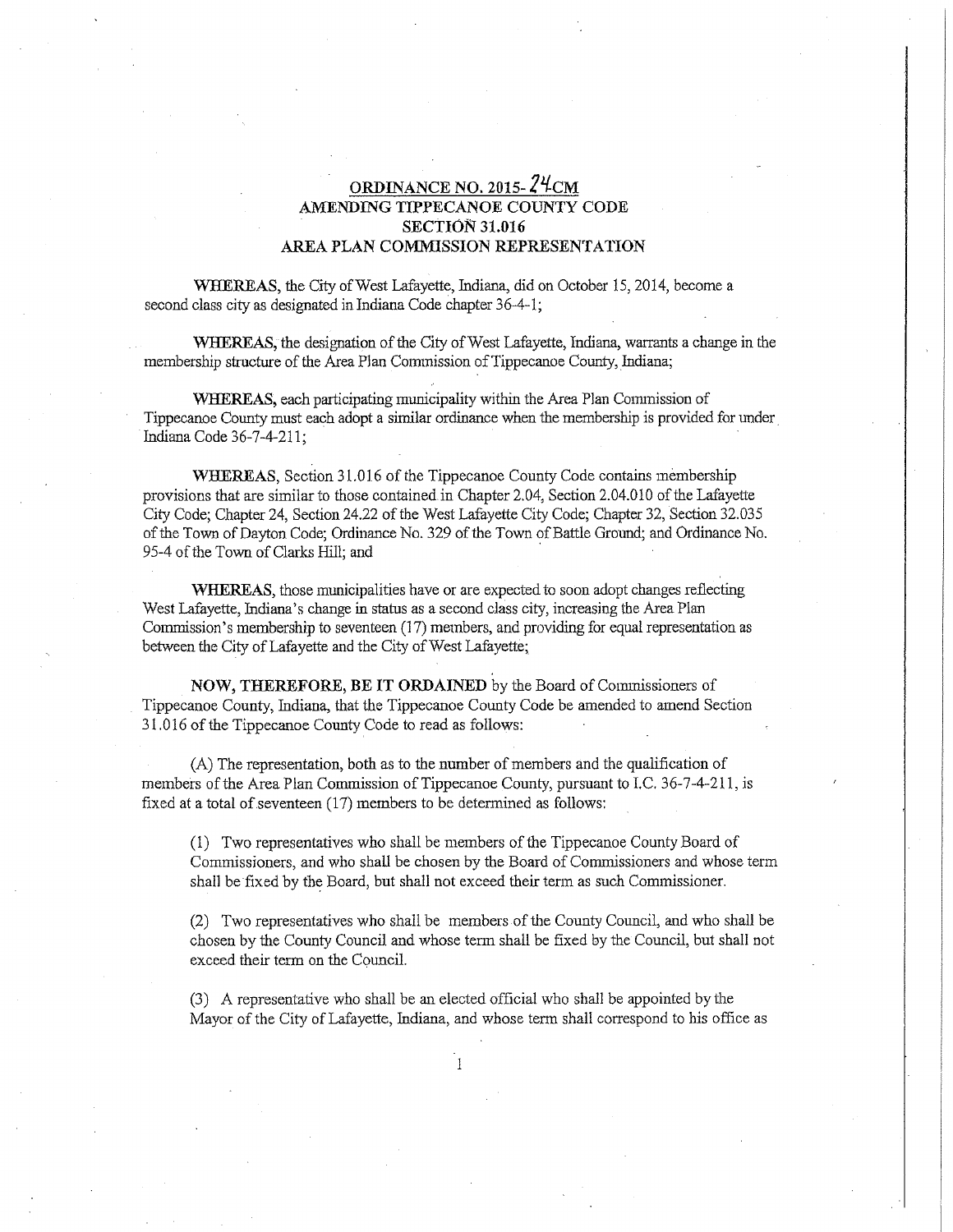such elected official.

( 4) One representative who shall be a member of the City Council of the City of Lafayette, Indiana, and who shall be chosen by the City Council, and whose term shall be fixed by the Council, but shall not exceed his term on the Council.

(5) *A* representative who shall be an elected official, who shall be appointed by the Mayor of the City of West Lafayette and whose term shall correspond to such elected official's term.

( 6) One representative who shall be a member of the City Council of the City of West Lafayette, and who shall be chosen by such City Council and whose tenn shall be fixed by such Council, but shall not exceed such Council member's term on such Council.

(7) One representative who shall be a member of the Town Board of the Town of Battle Ground, Indiana, and who shall be chosen by such Town Board, and whose term shall be fixed by such Town Board, but shall not exceed his term on the Town Board.

(~)One representative who shall be a member of the Town Council of the Town of Clarks Hill, Indiana, and who shall be chosen by such Town Councfl, but shall not exceed his or her term on such Town Council.

(9) One representative who shall be a member of the Town Board of the Town of Dayton, Indiana, and who shall be chosen by such Town Board, and whose term shall be fixed by such Town Board, but shall not exceed his term on such Town Board.

(10) Two representatives who shall be citizen members holding no other elected or appointed municipal, county or state office, who shall be appointed by the County Board of Commissioners for a term of two years.

(11) Two representatives who shall be a citizen member holding no other elected or appointed municipal, county or state office who shall be appointed by the Mayor of the City of West Lafayette, Indiana, for a term of two years.

(12) Two representatives who shall be citizen members holding no other elected or appointed municipal, county or state office who sha!J be appointed by the Mayor of the City of Lafayette, Indiana, for a term of two years.

(B) In the event any city or town named herein is not, on the effective date of this section, a participant by ordinance in the Area Plan Commission, or subsequently withdraws from participation, then the representative or representatives, be they Mayor, City Councilmember: Town Board member, 9r citizen appointment, shall not be entitled to membership on the Plan Commission and the total membership of the Commission shall be reduced thereby.

(C) In the event any governmental unit who bas made an appointment to the Area Plan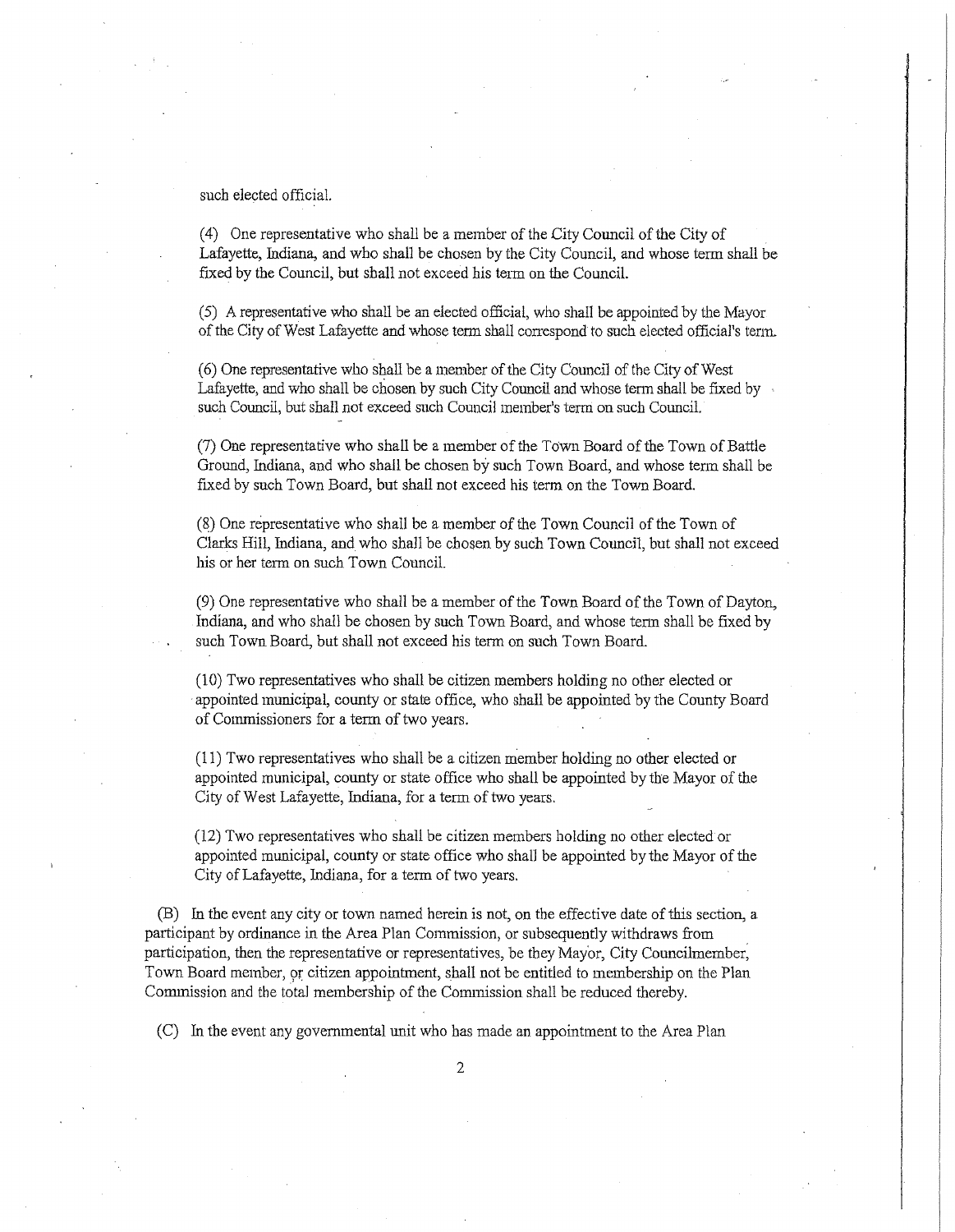Commission of Tippecanoe County under this subchapter should amend this subchapter so as to eliminate or alter their particular representation on the Area Plan Commission, without the adoption of a similar ordinance by all other participating governmental milts, the representation by such governmental unit shall terminate, and for failure to then be in compliance with I.C. 36-7-4-21 l(b), the membership of such governmental unit in the Area Plan Commission shall be considered terminated. Thereafter the Area Plan Commission shall provide no further services of any nature, including but not limited to services in zoning, subdivision, board of zoning appeal functions, hearing, recommendations, and enforcement to such governmental unit.

**NOW THEREFORE BE IT FURTHER ORDAINED** that, notwithstanding the amendment of Section 31.016(A)(11) (Section 31.016(A)(10) prior to amendment by this ordinance) increasing the number of appointments of non-office holders by the mayor of the City of West Lafayette from one appointment to two appointments, the appointee serving as of the date of this ordinance shall continue as a representative until the expiration of the appointee's current term any successors appointed thereafter shall serve for two year tenns. The initial tenn of the new appointee created by Section  $31.016(A)(11)$  shall begin on January 1, 2016, and shall be for a period of two years.

This Ordinance shall be in full force and effect immediately upon passage.

Presented to the Board of Commissioners of Tippecanoe County, Indiana, and approved on first reading this  $\frac{\sqrt{M}}{\sqrt{M}}$  day of  $\frac{\sqrt{M}}{\sqrt{M}}$ , 2015, by the following vote:

> BOARD OF COMMISSIONERS OF TIPPECANOE COUNTY

VOTE

Thomas P. Murtaugh, President

David S. Byers, Vice-President

Tracy A. Brown, Member

ATTEST:

Robert Plantenga, Auditor of Tippecanoe County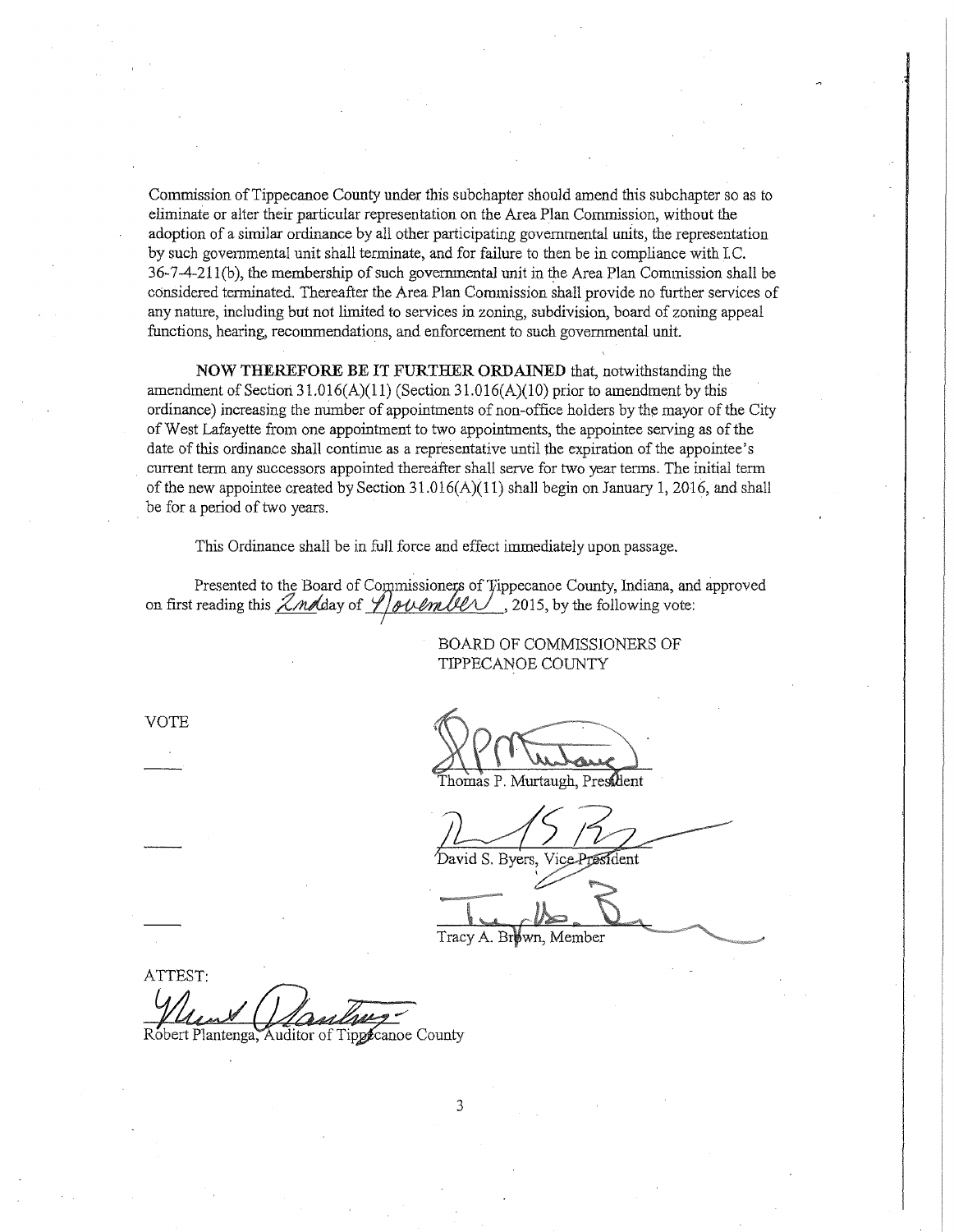Presented to the Board of Commissioners of Tippecanoe County, Indiana, and approved on second reading this  $\sqrt{nd}$  day of  $\sqrt{\frac{num}{num}}$ , 2015, by the following vote:

BOARD OF COMMISSIONERS OF TIPPECANOE COUNTY

VOTE  $4$ 

ATTEST:

Robert Plantenga, Auditor of Typecanoe County

G:\fonns\COUNTY\Board of Commissioners\Ordinances\Area Plan\APC Membership 2015\2015-10-14 APC Membership Ordinance.wpd

Thomas P. Murtaugh, President

David S. Byers, Vier President

Tracy A. Shown,